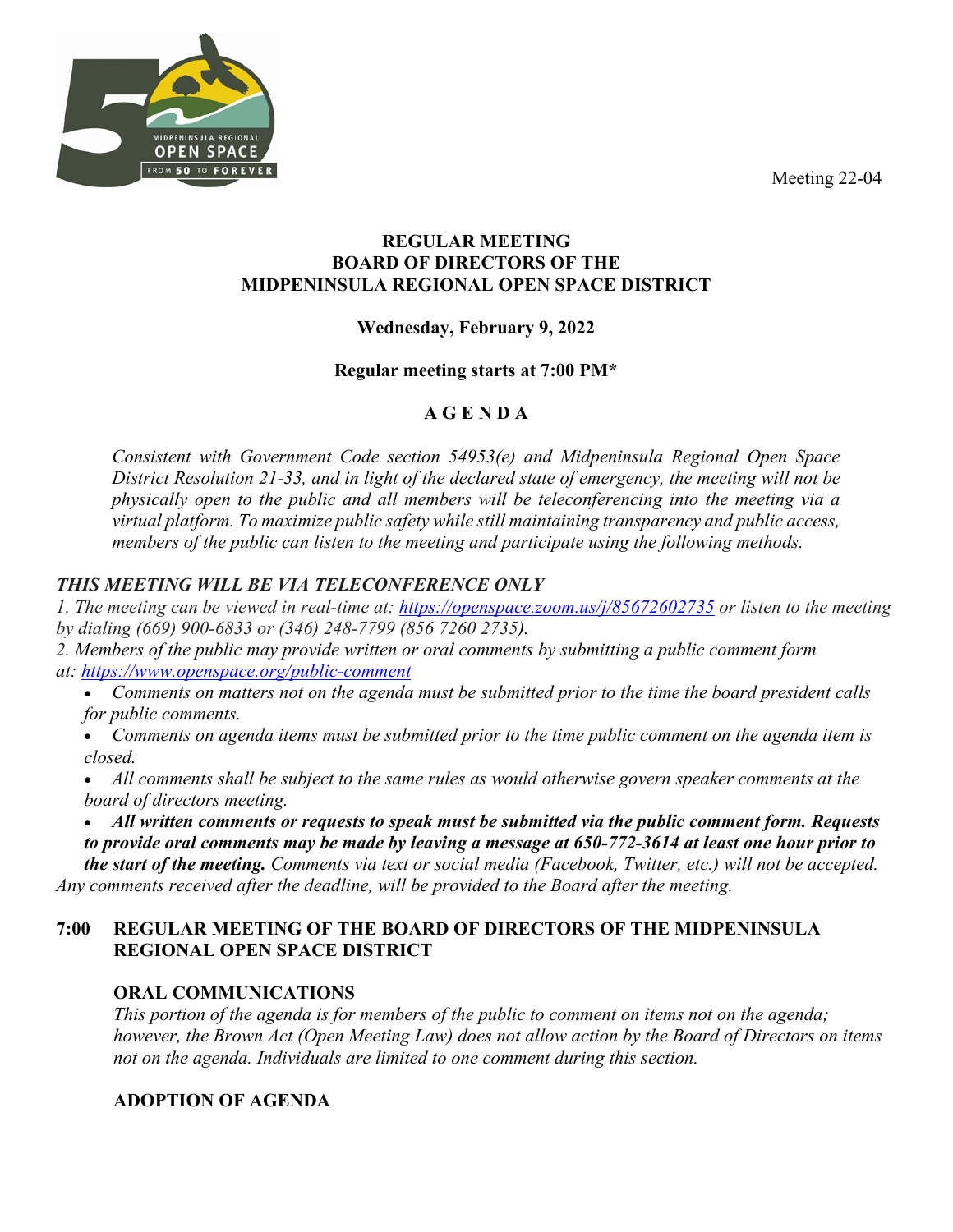#### **CONSENT CALENDAR**

*All items on the Consent Calendar may be approved without discussion by one motion. Board members, the General Manager, and members of the public may request that an item be removed from the Consent Calendar during consideration of the Consent Calendar.*

#### **1. Approve the January 26, 2022 Board meeting minutes**

#### **2. Claims Report**

## **3. Quarter 2 Proposed Budget Amendments to the Fiscal Year ending June 30, 2022 (R-22-20)**

Staff Contact: Rafaela Duran, Budget & Analysis Manager General Manager's Recommendation: Adopt a resolution approving the proposed Quarter 2 budget amendments for the fiscal year ending June 30, 2022.

#### **4. Contract with Comcast Business, Inc. for Fiber Optic Internet Services (R-22-19)**

Staff Contact: Owen Sterzl, IT Program Administrator, Information Systems and Technology Department

General Manager's Recommendation: Authorize the General Manager to enter into a contract with Comcast Business Inc., for five years of high-speed fiber optic internet services at an annual amount of \$180,000, for a total not-to-exceed amount of \$900,000, based upon a cooperative purchasing agreement through the State of California CALNET contract.

#### **5. Award of Contract for Botanical Services in Support of the Fire Safe San Mateo County-Highway 35 Evacuation Route Shaded Fuel Break Partnership (R-22-16)**

Staff Contact: Coty Sifuentes-Winter, Senior Resource Management Specialist, Natural Resources

General Manager's Recommendation:

- 1. Authorize the General Manager to enter into a multi-year contract with Avila and Associates of Concord, California to provide botanical services in support of a collaborative partnership for fuel reduction work with Fire Safe San Mateo County for a base amount of \$65,950.
- 2. Authorize an allowance of \$3,966 for the development of mitigation measures, if deemed necessary for project implementation.
- 3. Authorize a 10% contingency of \$6,595 to cover unforeseen conditions and complexities, for a total contract amount not-to-exceed \$76,511.

#### **6. Award of Contract for Botanical Services for Multiple Projects within the Skyline Area (R-22-15)**

Staff Contact: Coty Sifuentes-Winter, Senior Resource Management Specialist, Natural Resources

General Manager's Recommendation:

- 1. Authorize the General Manager to enter into a multi-year contract with AECOM Technical Services, Inc., of Oakland, California to provide botanical services to support multiple projects for a base amount not to exceed \$69,170.
- 2. Authorize an allowance of \$14,517 for the development of mitigation measures if deemed necessary for project implementation.
- 3. Authorize a 12% contingency of \$8,300 to cover unforeseen conditions and complexities, for a total contract amount not-to-exceed \$91,987.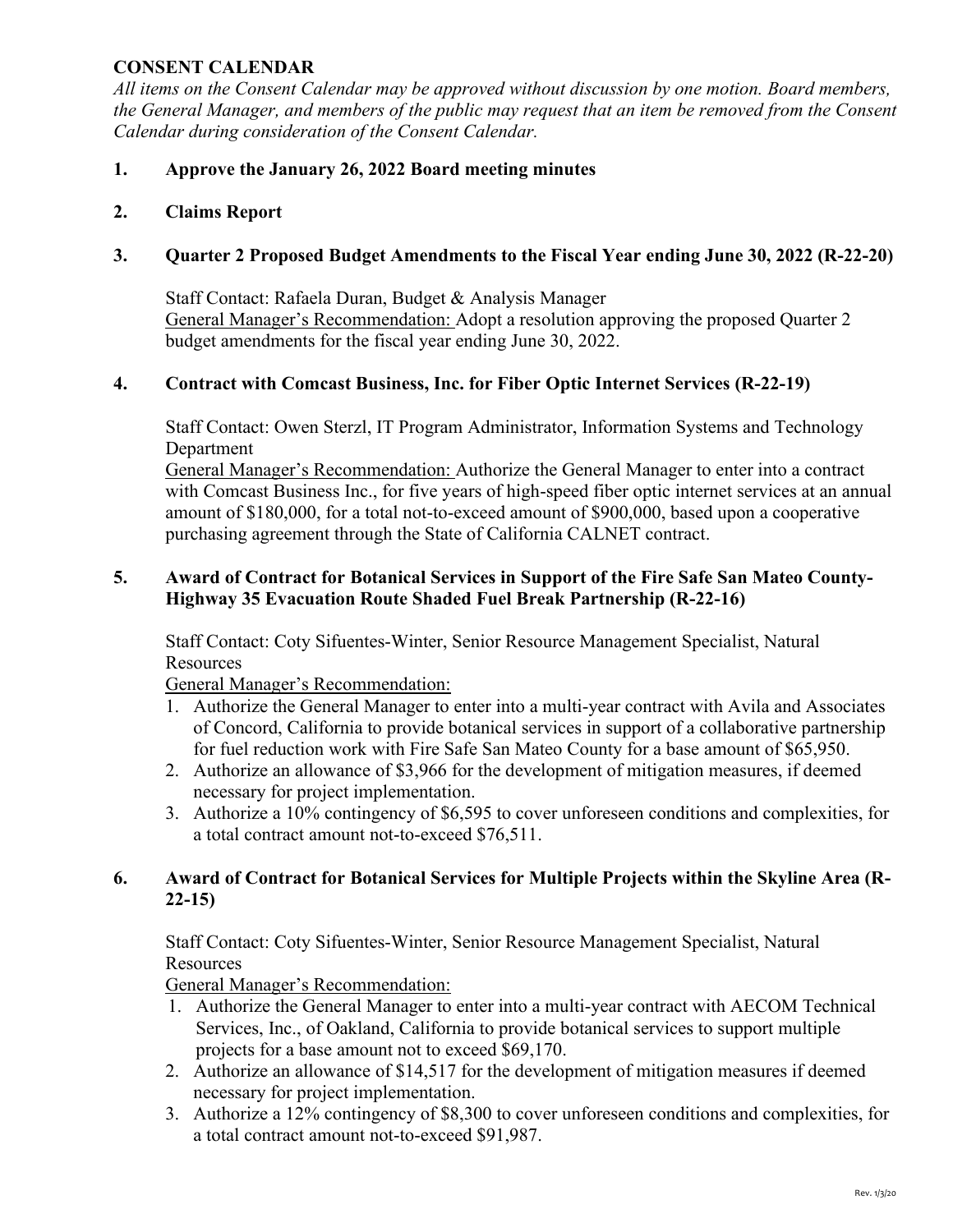## **7. Teleconferenced Board Meetings Pursuant to the Brown Act and Assembly Bill 361 (R-22- 21)**

Staff Contact: Hilary Stevenson, General Counsel

General Manager's Recommendation: Adopt a resolution affirming findings on the continued need for remote teleconferenced public meetings pursuant to AB 361.

#### **8. Award of Contract with Vollmar Natural Land Consulting for the Preparation of Habitat Restoration Plans within the Irish Ridge Area of Purisima Creek Redwoods Open Space Preserve (R-22-17)**

Staff Contact: Coty Sifuentes-Winter, Senior Resource Management Specialist, Natural Resources

General Manager's Recommendation:

- 1. Authorize the General Manager to enter into a contract with Vollmar Natural Lands Consulting to provide ecological surveys, analysis, planning, and permitting assistance for land restoration work at Purisima Creek Redwoods Open Space Preserve for a base contract amount of \$160,820.
- 2. Authorize a 10% contingency of \$16,082 to cover unforeseen complexities or additional biological survey needs, bringing the total contract to a not-to-exceed amount of \$176,902.

## **9. Renewal of Enterprise Agreement with Microsoft Corporation (R-22-18)**

Staff Contact: Owen Sterzl, IT Program Administrator, Information Systems and Technology Department

General Manager's Recommendation: Authorize the General Manager to renew a five-year Microsoft Enterprise Agreement with Microsoft Corporation via license service provider Crayon Software Experts LLC through a cooperative purchasing agreement with the California Department of Technology for an amount not-to-exceed \$526,000.

#### **BOARD BUSINESS**

*Public comment on agenda items at the time each item is considered by the Board of Directors.* 

## **10. Science Advisory Panel Findings on the Benefits and Impacts of Electric Bicycle Use on Open Space Trails (R-22-13)**

Staff Contact: Sophie Christel, Management Analyst I, Natural Resources Department General Manager's Recommendation: Receive a presentation on the Science Advisory Panel findings regarding the benefit and impacts of electric bicycle use on open space lands. No Board action required.

## **11. Human-Mountain Lion Interaction Study and Management Plan Annual Update (Year 1) (R-22-14)**

Staff Contact: Matt Sharp Chaney, Resource Management Specialist II General Manager's Recommendation: Receive a presentation and provide feedback on the first annual update of the five-year Human-Mountain Lion Interaction Study. No Board action required.

## **INFORMATIONAL MEMORANDA**

• Highway 17 Wildlife and Regional Trail Crossings Project Status Update